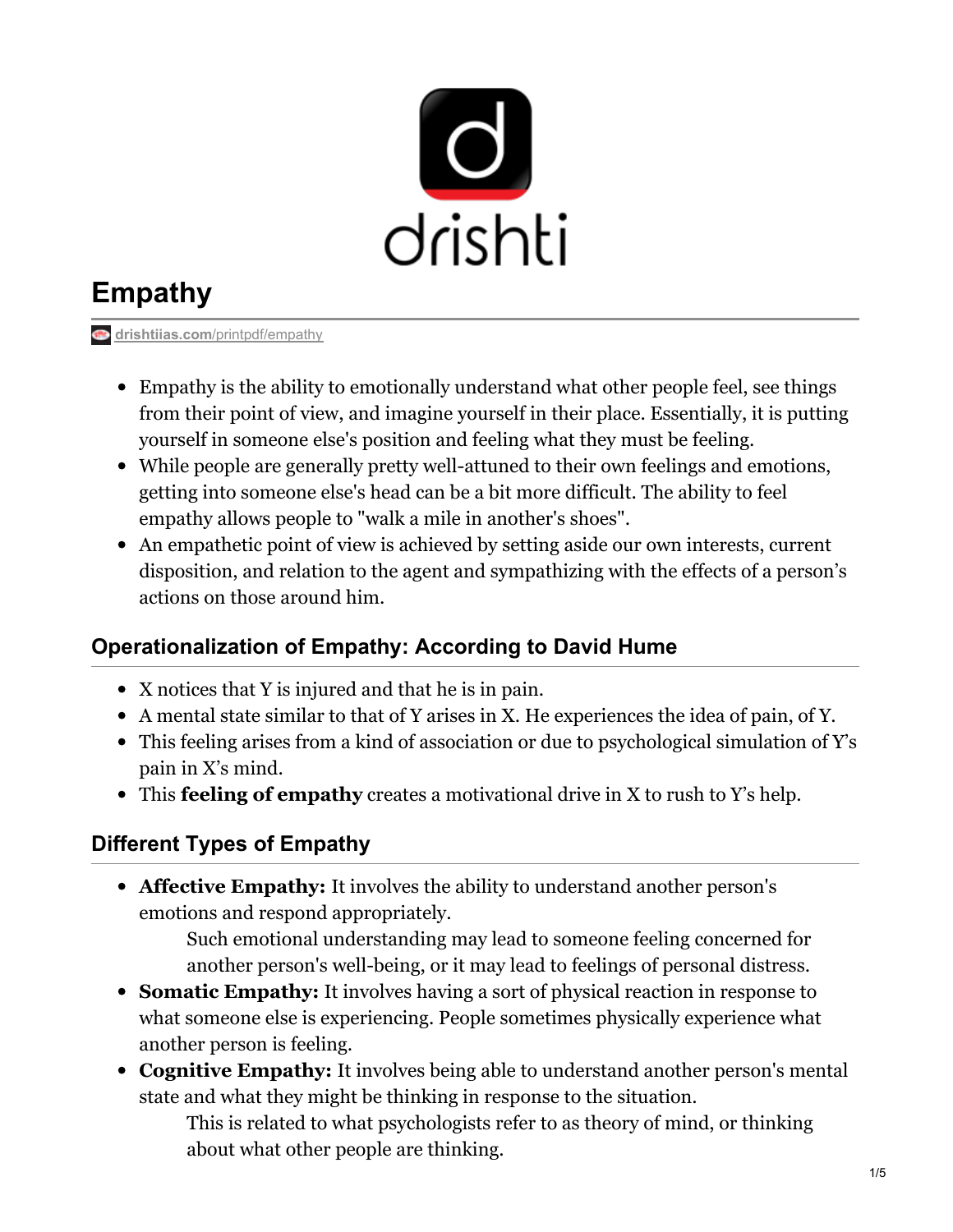#### **Components of Empathy**

**Empathy as a Virtue:** A school of ethics, moral sentimentalism, considers that morality has its source in our emotions and desires. Moral sentimentalism provides plausible explanations of common aspects of morality.

Empathy, a term often used for a kind of concern for another, is considered as an important virtue.

**Rational Element:** Some other thinkers consider that empathy also has a rational element.

As fairness, justice and interdependence are involved in empathy, it may be considered rational in nature and its application understood as an activity based on sound judgment.

**Related to Biological Evolution:** Empathy is considered an innate aspect of human nature. Like other aspects of human mental makeup, it might have arisen in the process of human biological evolution.

As such, it has helped human beings to adapt to the environment and to survive and reproduce.Of Course,it also has a cultural component.

### **Empathy, Sympathy And Compassion**

**Sympathy:** It is a feeling and expression of concern for someone, often accompanied by a wish for them to be happier or better off.

In general, sympathy implies a deeper, more personal, level of concern than pity, a simple expression of sorrow.

**Empathy:** It involves, first, seeing someone else's situation from his/ her perspective, and, second, sharing that person's emotions, including, if any, his distress.

Empathy occurs when you are truly trying to understand or experience someone else's emotions, as if they were your own.

**Compassion:** It is a deeper level of empathy, demonstrating an actual desire to help the suffering person.

It is a unique feeling of sympathy for the suffering of others that involves emotions and empathy towards others, a sense of understanding, and the drive to protect.

|                             | <b>Sympathy</b>                                                                   | <b>Empathy</b>                                                                            | <b>Compassion</b>                                                                    |
|-----------------------------|-----------------------------------------------------------------------------------|-------------------------------------------------------------------------------------------|--------------------------------------------------------------------------------------|
| Defining<br>characteristics | Observing,<br>Reacting,<br>immediate,<br>predominantly<br>emotional<br>awareness. | Acknowledgment<br>of suffering,<br>Understanding<br>the person,<br>Affective<br>response. | Non-conditional, Virtuous,<br>Altruistic, Instrumental, Action-<br>oriented response |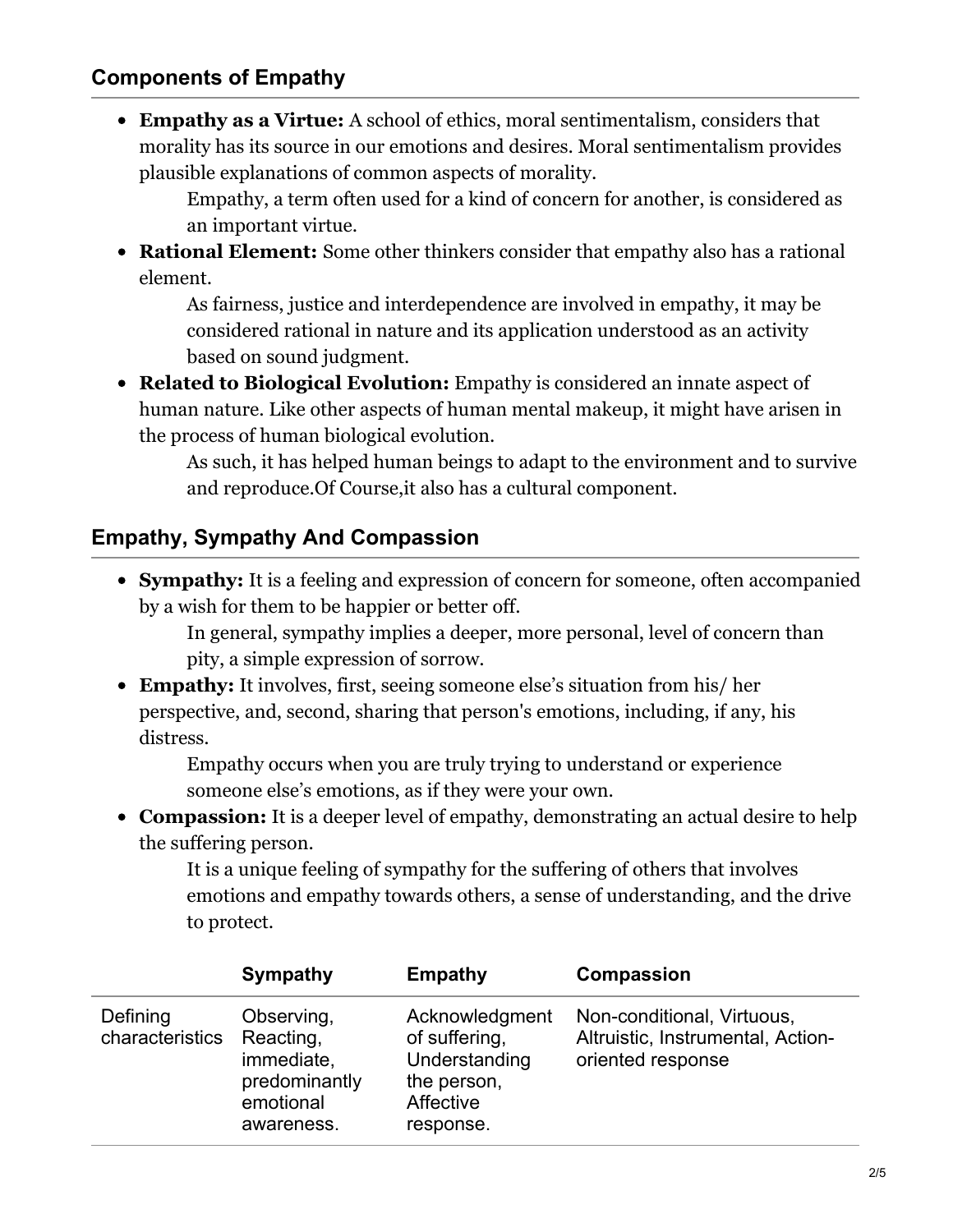| Response to<br>suffering | Acknowledgment                                          | Acknowledgment,<br>understanding,<br>and emotional<br>resonance         | Acknowledgment,<br>understanding, and emotional<br>resonance linked with action<br>aimed at understanding the<br>person and the amelioration of<br>suffering |
|--------------------------|---------------------------------------------------------|-------------------------------------------------------------------------|--------------------------------------------------------------------------------------------------------------------------------------------------------------|
| Type of<br>response      | A visceral<br>reaction to a<br>distressing<br>situation | Objective and<br>affective<br>response to a<br>distressing<br>situation | A proactive and targeted<br>response to a distressing<br>situation                                                                                           |

### **Benefits of Being Empathic**

**Building Social Connections:** Empathy allows people to build social connections with others. By understanding what people are thinking and feeling, people are able to respond appropriately in social situations.

Research has shown that having social connections is important for both physical and psychological well-being.

**Regulating Emotions:** Empathizing with others helps you learn to regulate one's own emotions.

Emotional regulation is important in that it allows you to manage what you are feeling, even in times of great stress, without becoming overwhelmed.

**Empathy Promotes Helping Behaviors:** Not only people are more likely to engage in helpful behaviors when they feel empathy for other people, but other people are also more likely to help you when they experience empathy.

#### **Barriers to Empathy**

A few reasons why people sometimes lack empathy include cognitive biases, dehumanization, and victim-blaming.

- **Cognitive Biases:** Sometimes the way people perceive the world around them is influenced by a number of cognitive biases.
	- For example, people often attribute other people's failures to internal characteristics, while blaming their own shortcomings on external factors.
	- These biases can make it difficult to see all the factors that contribute to a situation and make it less likely that people will be able to see a situation from the perspective of another.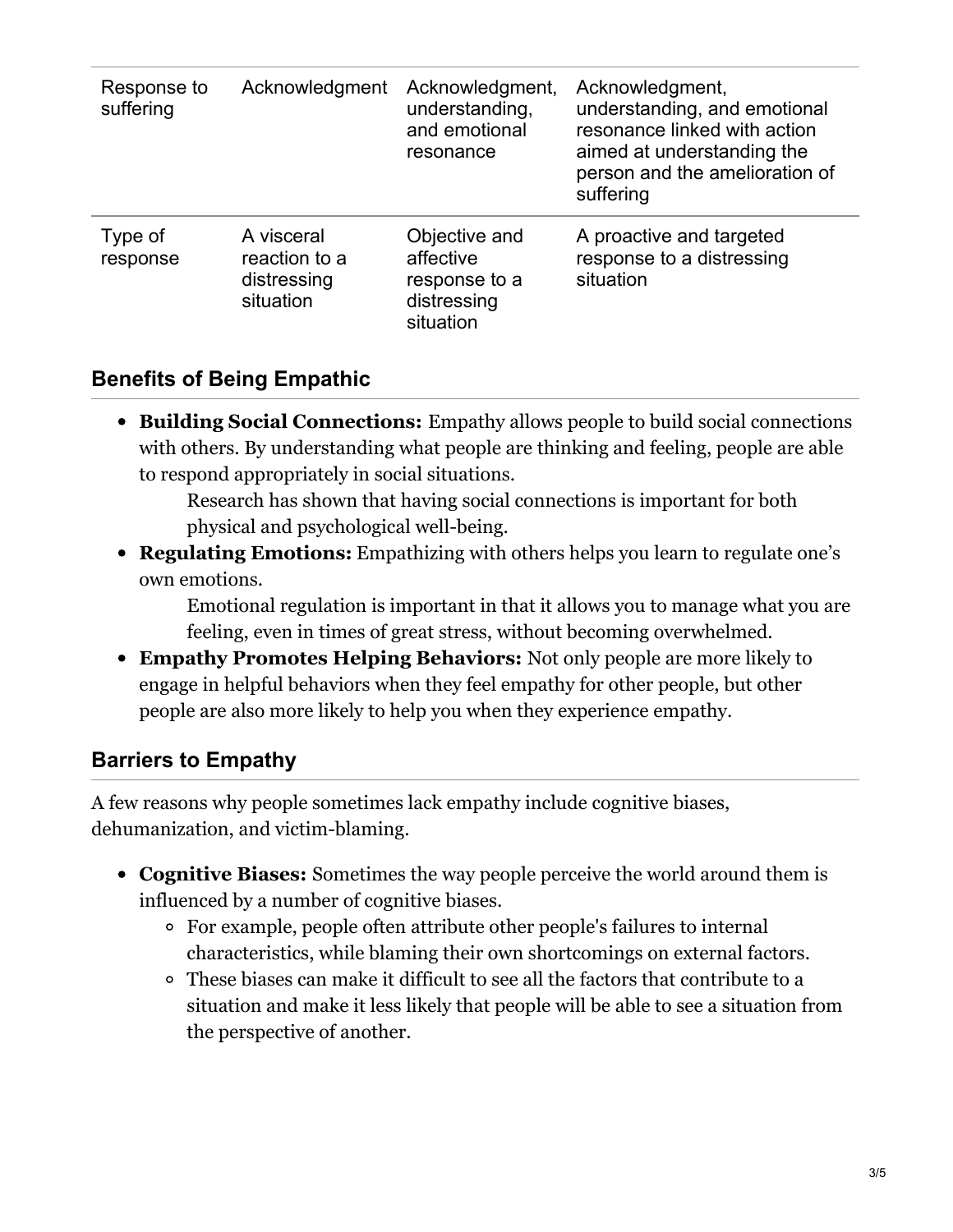**Dehumanization:** Many also fall victim to the trap of thinking that people who are different from them also don't feel and behave the same as they do. This is particularly common in cases when other people are physically distant.

For example, when they watch reports of a disaster or conflict in a foreign land, people might be less likely to feel empathy if they think that those who are suffering are fundamentally different from themselves.

**Victim Blaming:** Sometimes when another person has suffered a terrible experience, people make the mistake of blaming the victim for their circumstances. This is the reason why victims of crimes are often asked what they might have done differently to prevent the crime.

## **Steps To Develop Empathy**

Empathy is a skill that can be learned and strengthened. There are a few things that one can do:

**Develop Radical Listening:** Radical listening can have an extraordinary impact on resolving conflict situations and develop empathic behavior.

Radical Listening means letting people have their say, hold back from interrupting and even reflect back what they've told you so they knew you were really listening.

- **Look for the Human Behind Everything:**A second step is to deepen empathic concern for others by developing an awareness of all those individuals hidden behind the surface of our daily lives, on whom we may depend in some way.
	- A Buddhist-inspired approach to this is to spend a whole day becoming mindful of every person connected to your routine actions.
	- It is precisely such mindful awareness that can spark empathic action on the behalf of others.

## **Some Quotes Related to Empathy**

- "You Can Only Understand People If you feel them up yourself". **—John Steinbeck, East of Eden**
- "Yet, taught by time, my heart has learned to glow at other's good, and melt at another's woe". **—Homer**
- "When A good man is hurt all who would be called good must suffer with him" —**Euripides**
- "Seeing with the eyes of another, listening with the arsof another,and feeling with the heart of another". —**Alfred Adler**
- "I call him religious who understands the sufferings of others". **—Mahatma Gandhi**
- "If there is any one secret of success, it lies the ability to get the other person's view and see things from his angle as well as your own." **—Henry Ford**